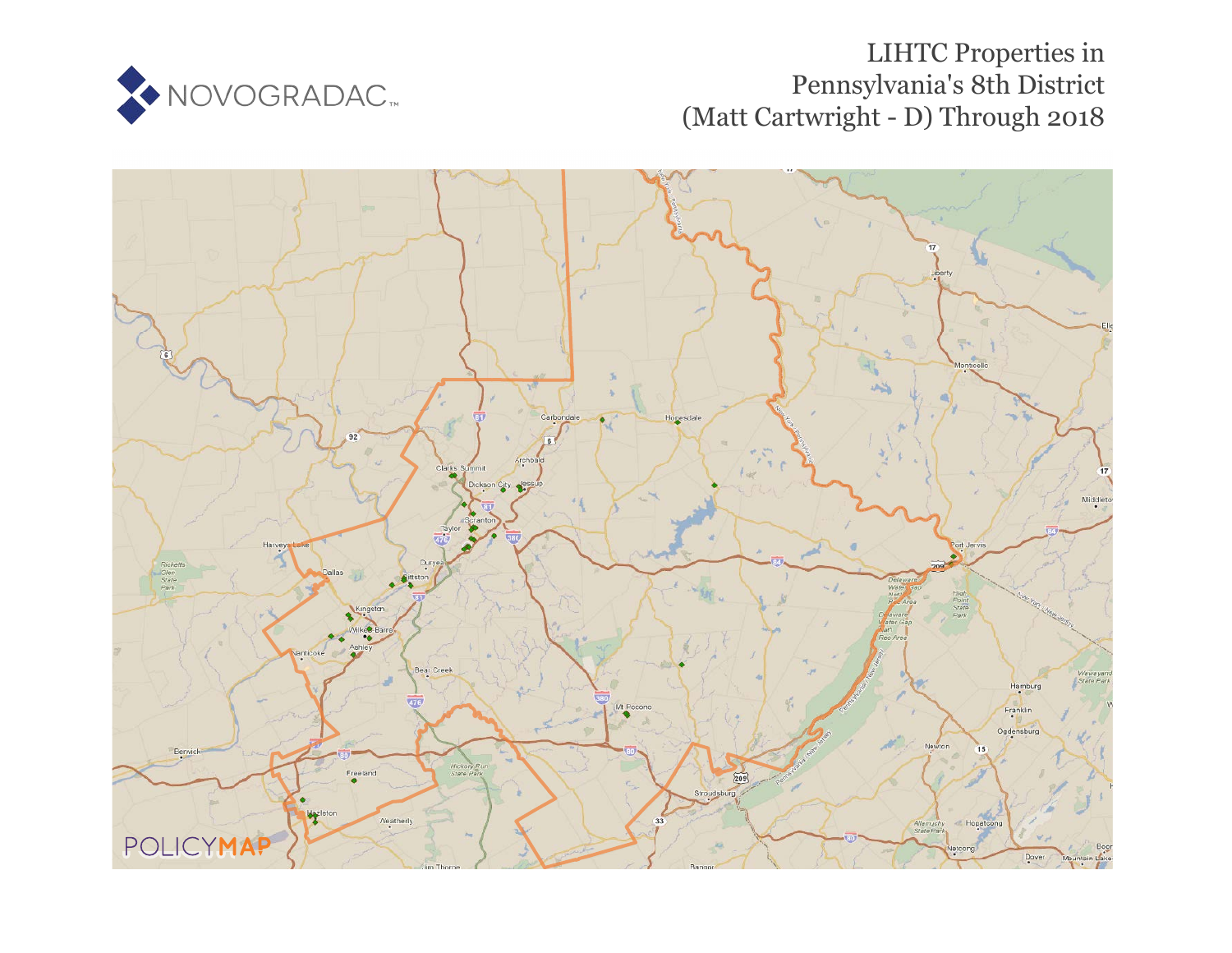## LIHTC Properties in Pennsylvania's 8th District Through 2018

| <b>Project Name</b>                      | <b>Address</b>                                            | City                | <b>State</b> | <b>Zip Code</b> | <b>Nonprofit</b><br><b>Sponsor</b> | <b>Allocation</b><br>Year | <b>Annual</b><br><b>Allocated</b><br><b>Amount</b> | <b>Year PIS</b> | <b>Construction Type</b> | <b>Total</b><br><b>Units</b> | Low<br><b>Income</b><br><b>Units</b> | <b>Rent or</b><br><b>Income</b><br><b>Ceiling</b> | <b>Credit %</b>                             | <b>Tax-Exempt</b><br><b>Bond</b> | <b>HUD Multi-Family</b><br>Financing/<br><b>Rental Assistance</b> |
|------------------------------------------|-----------------------------------------------------------|---------------------|--------------|-----------------|------------------------------------|---------------------------|----------------------------------------------------|-----------------|--------------------------|------------------------------|--------------------------------------|---------------------------------------------------|---------------------------------------------|----------------------------------|-------------------------------------------------------------------|
| <b>EXETER SENIOR APTS</b>                | $222\:\mathrm{SCHOOLEY}$<br>$\operatorname{\mathbf{AVE}}$ | <b>EXETER</b>       | PA           | 18643           | No                                 | 1990                      | \$180,712                                          | 1991            | <b>New Construction</b>  | 46                           | 46                                   | 60% AMGI                                          | $30\,\%$ present $\,$ No value              |                                  |                                                                   |
| <b>DUNMORE SENIOR</b><br>HOUSING         | 5 KNOX RD                                                 | <b>SCRANTON</b>     | PA           | 18505           | Yes                                | 2000                      | \$414,339                                          | 2002            | <b>New Construction</b>  | 60                           | 60                                   | 60% AMGI                                          | $30\,\%$ present $\,$ No $\,$<br>value      |                                  |                                                                   |
| <b>BELMONT KNOLL</b>                     | 1 CTR AVE                                                 | MT POCONO           | PA           | 18344           | No                                 | 2001                      | \$263,662                                          | 2003            | <b>New Construction</b>  | 39                           | $39\,$                               | 60% AMGI                                          | $30$ % present $\,$ No value                |                                  |                                                                   |
| <b>ST JOHN APTS</b>                      | 419 N MAIN ST                                             | <b>WILKES BARRE</b> | PA           | 18702           | Yes                                | 2001                      | \$169,071                                          | 2003            | Acquisition and Rehab 24 |                              | 24                                   | 60% AMGI                                          | $30$ % present $\,$ No $\,$<br>value        |                                  |                                                                   |
| STOURBRIDGE SQUARE 316 11TH ST           |                                                           | HONESDALE           | PA           | 18431           | No                                 | 1991                      | \$114,062                                          | 1992            | <b>New Construction</b>  | 58                           | 58                                   | 60% AMGI                                          | $30$ % present $\,$ No $\,$<br>value        |                                  |                                                                   |
| <b>LAUREL PLACE</b>                      | 264 S ST                                                  | <b>WAYMART</b>      | PA           | 18472           | $\rm No$                           | 1993                      | \$62,033                                           | 1994            | <b>New Construction</b>  | 30                           | $30\,$                               | 60% AMGI                                          | $30$ % present $\,$ No value                |                                  |                                                                   |
| LINCOLN HEIGHTS                          | 5 DEFOE ST                                                | <b>PITTSTON</b>     | PA           | 18640           | No                                 | 2005                      | \$250,408                                          | 2006            | Acquisition and Rehab 28 |                              | 28                                   | 60% AMGI                                          | $30$ % present $\,$ No value                |                                  |                                                                   |
| <b>ST VINCENT APTS</b>                   | 123 CHURCH ST PLYMOUTH                                    |                     | PA           | 18651           | Yes                                | 2004                      | \$222,751                                          | 2006            | Acquisition and Rehab 19 |                              | 19                                   | 60% AMGI                                          | <b>Both 30%</b><br>and 70%<br>present value | No                               |                                                                   |
| <b>KNOB CREST</b>                        | 3 KNOB RD                                                 | MT POCONO           | PA           | 18344           | No                                 | 2005                      | \$372,500                                          | 2007            | <b>New Construction</b>  | 41                           | 41                                   | 60% AMGI                                          | $70$ % present $\,$ No $\,$<br>value        |                                  |                                                                   |
| <b>JESSUP SENIOR</b><br>HOUSING          | 310 CHURCH ST JESSUP                                      |                     | PA           | 18434           | Yes                                | 2006                      | \$273,737                                          | 2008            | <b>New Construction</b>  | 21                           | 21                                   | 60% AMGI                                          | 70 % present $\hbox{~No}$<br>value          |                                  |                                                                   |
| <b>HARRIET BEECHER</b><br><b>STOWE</b>   | 830 CROWN AVE SCRANTON                                    |                     | PA           | 18505           | Yes                                | 2007                      | \$348,411                                          | 2009            | <b>New Construction</b>  | 18                           | 18                                   | 60% AMGI                                          | 70 % present $\,$ No $\,$<br>value          |                                  |                                                                   |
| <b>HAWLEY VILLAGE</b>                    | 711 BARKER ST HAWLEY                                      |                     | PA           | 18428           | No                                 | 1994                      | \$69,680                                           | 1996            | <b>New Construction</b>  | 24                           | 24                                   | 60% AMGI                                          | $30\ \%$ present $\hbox{~No}$               |                                  |                                                                   |
| HOTEL JERMYN APTS 326 SPRUCE ST SCRANTON |                                                           |                     | PA           | 18503           | No                                 | 1994                      | \$337,307                                          | 1996            | Acquisition and Rehab 85 |                              | 85                                   | 60% AMGI                                          | $30$ % present $\,$ No value                |                                  |                                                                   |

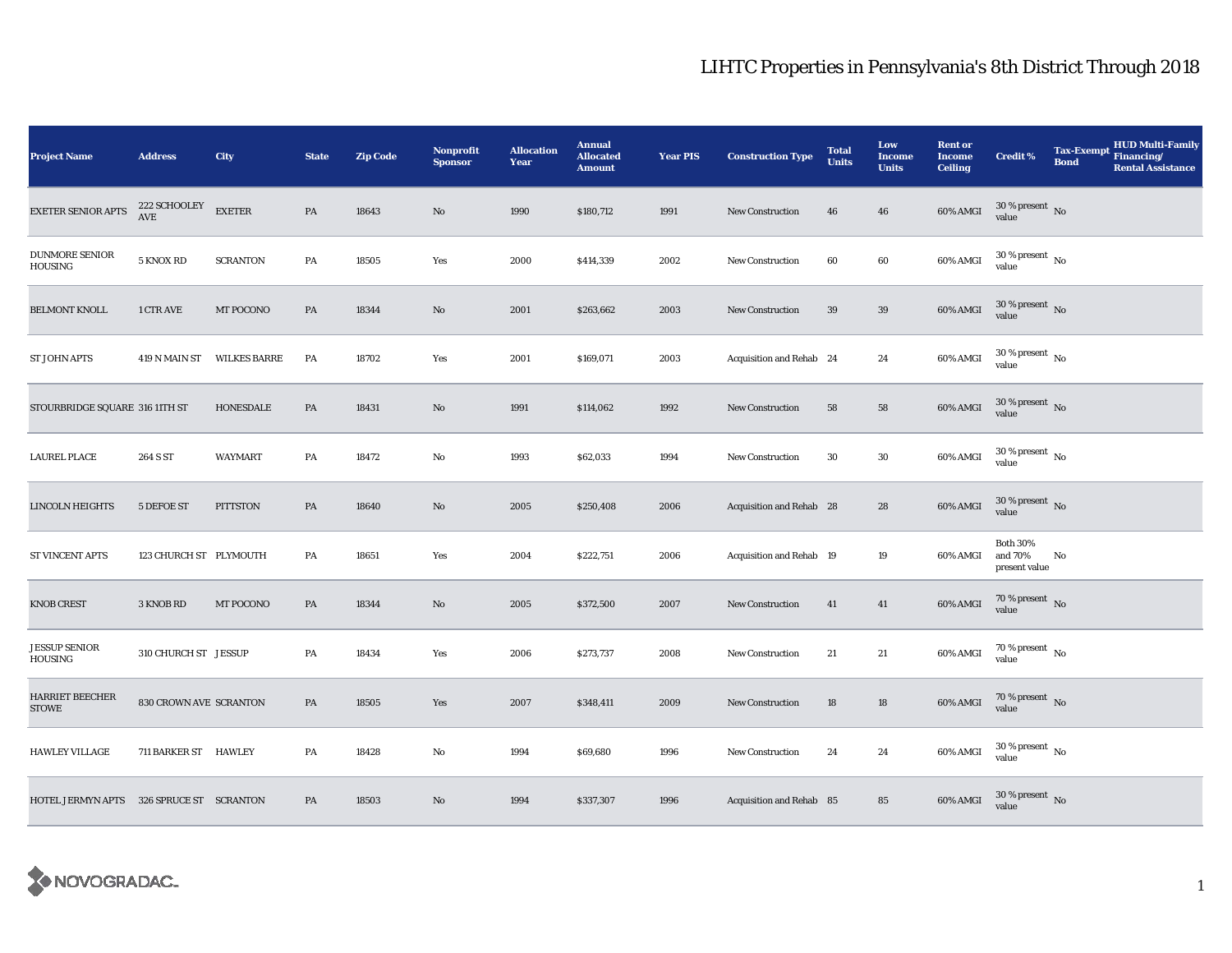## LIHTC Properties in Pennsylvania's 8th District Through 2018

| <b>Project Name</b>                               | <b>Address</b>                   | City                 | <b>State</b>  | <b>Zip Code</b> | <b>Nonprofit</b><br><b>Sponsor</b> | <b>Allocation</b><br>Year | <b>Annual</b><br><b>Allocated</b><br><b>Amount</b> | <b>Year PIS</b> | <b>Construction Type</b>        | <b>Total</b><br><b>Units</b> | Low<br><b>Income</b><br><b>Units</b> | <b>Rent or</b><br><b>Income</b><br><b>Ceiling</b> | <b>Credit %</b>                                   | <b>Tax-Exempt</b><br><b>Bond</b> | <b>HUD Multi-Family</b><br>Financing/<br><b>Rental Assistance</b> |
|---------------------------------------------------|----------------------------------|----------------------|---------------|-----------------|------------------------------------|---------------------------|----------------------------------------------------|-----------------|---------------------------------|------------------------------|--------------------------------------|---------------------------------------------------|---------------------------------------------------|----------------------------------|-------------------------------------------------------------------|
| <b>DELAWARE RUN</b>                               | <b>603 AVE H</b>                 | <b>MATAMORAS</b>     | PA            | 18336           | $\mathbf{No}$                      | 1996                      | \$179,058                                          | 1997            | <b>New Construction</b>         | 36                           | ${\bf 36}$                           | 60% AMGI                                          | $30$ % present $\,$ No $\,$<br>value              |                                  |                                                                   |
| <b>GOODWILL</b><br>NEIGHBORHOOD<br><b>RESIDEN</b> | <b>600 BEECH ST SCRANTON</b>     |                      | PA            | 18505           | No                                 | 1996                      | \$255,663                                          | 1997            | Acquisition and Rehab 36        |                              | ${\bf 36}$                           | 60% AMGI                                          | <b>Both 30%</b><br>and 70%<br>present value       | No                               |                                                                   |
| <b>FLORENCE APTS</b>                              | <b>643 ADAMS AVE SCRANTON</b>    |                      | PA            | 18510           | Yes                                | 1996                      | \$288,324                                          | 1998            | Acquisition and Rehab 30        |                              | 30                                   | 60% AMGI                                          | $30\,\%$ present $\,$ No $\,$<br>value            |                                  |                                                                   |
| <b>SKYVIEW PARK APTS</b>                          | 43 CROWN CIR<br>DR               | <b>SCRANTON</b>      | PA            | 18505           | No                                 | 2009                      | \$960,884                                          | 2009            | <b>New Construction</b>         | 188                          | 188                                  | 60% AMGI                                          | 70 % present $\hbox{~No}$<br>value                |                                  |                                                                   |
| BEDFORD TOWERS APTS $^{400}_{\rm ST}$             |                                  | CLARKS SUMMIT PA     |               | 18411           | $\mathbf{No}$                      | 2011                      | \$381,615                                          | 2011            | Not Indicated                   | 115                          | 114                                  | 60% AMGI                                          | $30\,\%$ present $\,$ $\rm Yes$<br>value          |                                  |                                                                   |
| <b>LIMEKILN MANOR</b>                             | 19 KINNEY AVE MT POCONO          |                      | PA            | 18344           | No                                 | 2012                      | \$3,508,743                                        | 2011            | Not Indicated                   | 40                           | 40                                   | 60% AMGI                                          | $70$ % present $$\rm \, No$$ value                |                                  |                                                                   |
|                                                   |                                  |                      | PA            | 18434-1951      | $\mathbf{No}$                      | 2015                      | \$1,050,669                                        | 2013            | <b>New Construction</b>         | 76                           | 76                                   | 60% AMGI                                          | $70$ % present $_{\, \rm No}$<br>value            |                                  | $\rm No$                                                          |
| <b>LAUREL WOODS</b>                               | 3009 AZALEA<br><b>WAY</b>        | <b>SCRANTON</b>      | PA            | 18505-2921      | $\mathbf{No}$                      | 2014                      | \$1,169,171                                        | 2013            | <b>New Construction</b>         | 59                           | ${\bf 59}$                           | 60% AMGI                                          | 70 % present No<br>value                          |                                  | No                                                                |
| ST FRANCIS OF ASSISI C(504 PENN AVE               |                                  | <b>SCRANTON</b>      | PA            | 18509-3116      | Yes                                | 2015                      | \$551,376                                          | 2014            | <b>New Construction</b>         | 30                           | $30\,$                               | 60% AMGI                                          | 70 % present $\hbox{~No}$<br>value                |                                  | $\mathbf{No}$                                                     |
| <b>CEDAR 500</b>                                  | <b>SCATTERED</b><br><b>SITES</b> | <b>SCRANTON</b>      | $\mathbf{PA}$ | 18505-0000      | Yes                                | 2015                      | \$755,115                                          | 2014            | <b>New Construction</b>         | 30                           | 30                                   | 60% AMGI                                          | Not<br>$\label{thm:indicated} \textbf{Indicated}$ | No                               | No                                                                |
| OLD SCHOOL ON<br>LUZERNE (THE)                    | 311-313<br><b>LUZERNE AVE</b>    | <b>WEST PITTSTON</b> | PA            | 18643-2233      | Yes                                | 2017                      | \$520,740                                          | 2015            | Acquisition and Rehab 22        |                              | 22                                   | 60% AMGI                                          | 70 % present<br>value                             |                                  | $\mathbf{No}$                                                     |
| GOODWILL AT NORTH                                 | 1539 N MAIN<br>AVE               | <b>SCRANTON</b>      | PA            | 18508-1848      |                                    | 2018                      | \$1,435,594                                        | 2015            | <b>Acquisition and Rehab 58</b> |                              | 58                                   | 60% AMGI                                          | 70 % present<br>value                             |                                  | $\rm No$                                                          |
| ST MICHAELS ON THE<br><b>HILL</b>                 | <b>321 2ND AVE</b>               | <b>JESSUP</b>        | PA            | 18434-1019      | Yes                                | 2017                      | \$694,174                                          | 2016            | <b>New Construction</b>         | 31                           | $31\,$                               | 60% AMGI                                          | Not<br>Indicated                                  | No                               | $\mathbf{No}$                                                     |

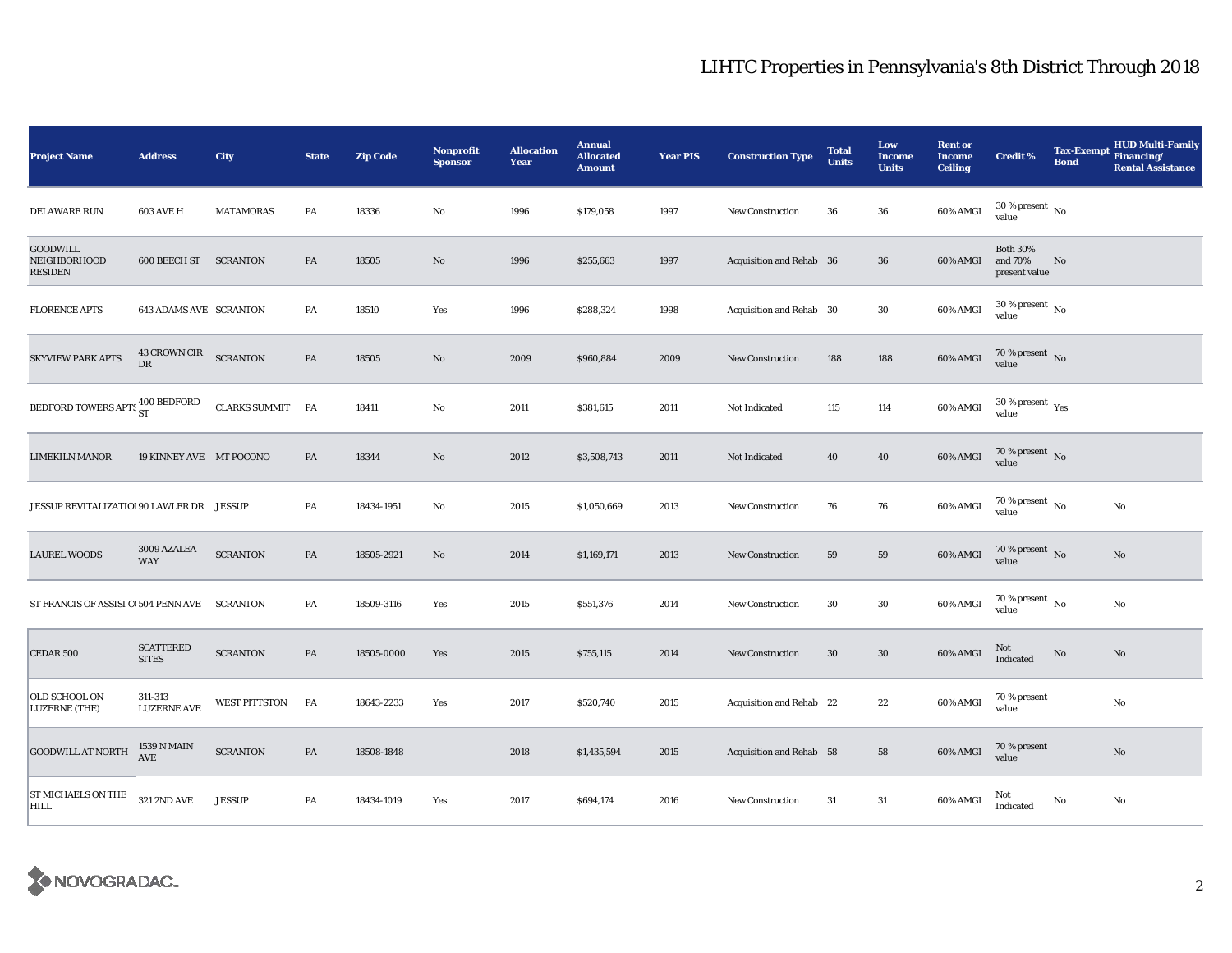## LIHTC Properties in Pennsylvania's 8th District Through 2018

| <b>Project Name</b>                         | <b>Address</b>                          | City                           | <b>State</b> | <b>Zip Code</b> | <b>Nonprofit</b><br><b>Sponsor</b> | <b>Allocation</b><br>Year | <b>Annual</b><br><b>Allocated</b><br><b>Amount</b> | <b>Year PIS</b>      | <b>Construction Type</b> | <b>Total</b><br><b>Units</b> | Low<br>Income<br><b>Units</b> | <b>Rent or</b><br><b>Income</b><br><b>Ceiling</b> | <b>Credit %</b>                        | <b>Tax-Exempt</b><br><b>Bond</b> | HUD Multi-Family<br>Financing/<br><b>Rental Assistance</b> |
|---------------------------------------------|-----------------------------------------|--------------------------------|--------------|-----------------|------------------------------------|---------------------------|----------------------------------------------------|----------------------|--------------------------|------------------------------|-------------------------------|---------------------------------------------------|----------------------------------------|----------------------------------|------------------------------------------------------------|
| <b>GENNARO GARDENS</b>                      | 522 N. CHURCH HAZELTON<br><b>STREET</b> |                                | PA           | 18201-7610      | Yes                                | 2018                      | \$749,219                                          | 2016                 | New Construction         | 36                           | 36                            | 60% AMGI                                          | 70 % present<br>value                  |                                  | No                                                         |
| <b>OLYPHANT SENIOR</b><br><b>HOUSING</b>    | 211<br>SUSQUEHANNA OLYPHANT<br>AVE      |                                | PA           | 18447           | Yes                                | 1997                      | \$245,256                                          | 1999                 | Acquisition and Rehab 43 |                              | 43                            | 60% AMGI                                          | $30\,\%$ present $\,$ No $\,$<br>value |                                  |                                                            |
| <b>ST GABRIEL HOUSE</b>                     | 142 S WYOMING HAZLETON ST               |                                | PA           | 18201           | Yes                                | 1997                      | \$78,631                                           | 1999                 | Acquisition and Rehab 12 |                              | $12\,$                        | 60% AMGI                                          | $30\,\%$ present $\,$ No value         |                                  |                                                            |
| OAKS SENIOR COMMUN 3698 GRACE AVE CRESCO    |                                         |                                | PA           | 18326           | Yes                                | 1999                      | \$270,512                                          | 2001                 | <b>New Construction</b>  | 32                           | ${\bf 32}$                    | 60% AMGI                                          | $30\,\%$ present $\,$ No $\,$<br>value |                                  |                                                            |
| DELAWARE TOWER APT SMALLACOMBE SCRANTON     | 100<br>DR                               |                                | PA           | 18508           |                                    | Insufficient<br>Data      | $\$0$                                              | Insufficient<br>Data | Not Indicated            | 107                          | $\mathbf 0$                   |                                                   | Not<br>Indicated                       |                                  |                                                            |
| EDWARDSVILLE APTS 9 BEVERLY DR EDWARDSVILLE |                                         |                                | <b>PA</b>    | 18704           |                                    | 2004                      | \$0                                                | Insufficient<br>Data | Not Indicated            | 248                          | $\bf{0}$                      |                                                   | Not<br>Indicated                       |                                  |                                                            |
| FREELAND ELDERLY HC 403 RIDGE ST            |                                         | <b>FREELAND</b>                | PA           | 18224           |                                    | 2005                      | \$0                                                | Insufficient<br>Data | Not Indicated            | 63                           | $\mathbf 0$                   |                                                   | Not<br>Indicated                       |                                  |                                                            |
| HANOVER VILLAGE APT: HANOVER                |                                         | <b>WILKES BARRE</b>            | PA           |                 |                                    | 2004                      | \$0                                                | Insufficient<br>Data | Not Indicated            | 151                          | $\bf{0}$                      |                                                   | Not<br>Indicated                       |                                  |                                                            |
| HERITAGE POINTE SENI <sup>131</sup> RIVERS  |                                         | MATAMORAS                      | PA           | 18336           |                                    | Insufficient<br>Data      | $\$0$                                              | Insufficient<br>Data | Not Indicated            | 90                           | $\boldsymbol{0}$              |                                                   | Not<br>Indicated                       |                                  |                                                            |
| <b>HILLTOP APTS</b>                         | 517 ROOSEVELT<br><b>ST</b>              | EDWARDSVILLE PA                |              | 18704           |                                    | Insufficient<br>Data      | $\$0$                                              | Insufficient<br>Data | Not Indicated            | 200                          | $\bf{0}$                      |                                                   | Not<br>Indicated                       |                                  |                                                            |
| HITCHNER (THE)                              |                                         | 530 EXETER AVE WEST PITTSTON   | PA           | 18643           |                                    | Insufficient<br>Data      | $\$0$                                              | Insufficient<br>Data | Not Indicated            | 18                           | $\mathbf 0$                   |                                                   | Not<br>Indicated                       |                                  |                                                            |
| <b>KEYSTONE PLACE APTS</b>                  |                                         | <b>SCRANTON</b>                | PA           | 18505           |                                    | Insufficient<br>Data      | $\$0$                                              | Insufficient<br>Data | Not Indicated            | 80                           | $\mathbf 0$                   |                                                   | Not<br>Indicated                       |                                  |                                                            |
| <b>LINDEN CREST APTS</b>                    |                                         | 100 LINDEN ST CLARKS SUMMIT PA |              | 18411           |                                    | Insufficient<br>Data      | $\$0$                                              | Insufficient<br>Data | Not Indicated            | 80                           | $\mathbf 0$                   |                                                   | Not<br>Indicated                       |                                  |                                                            |